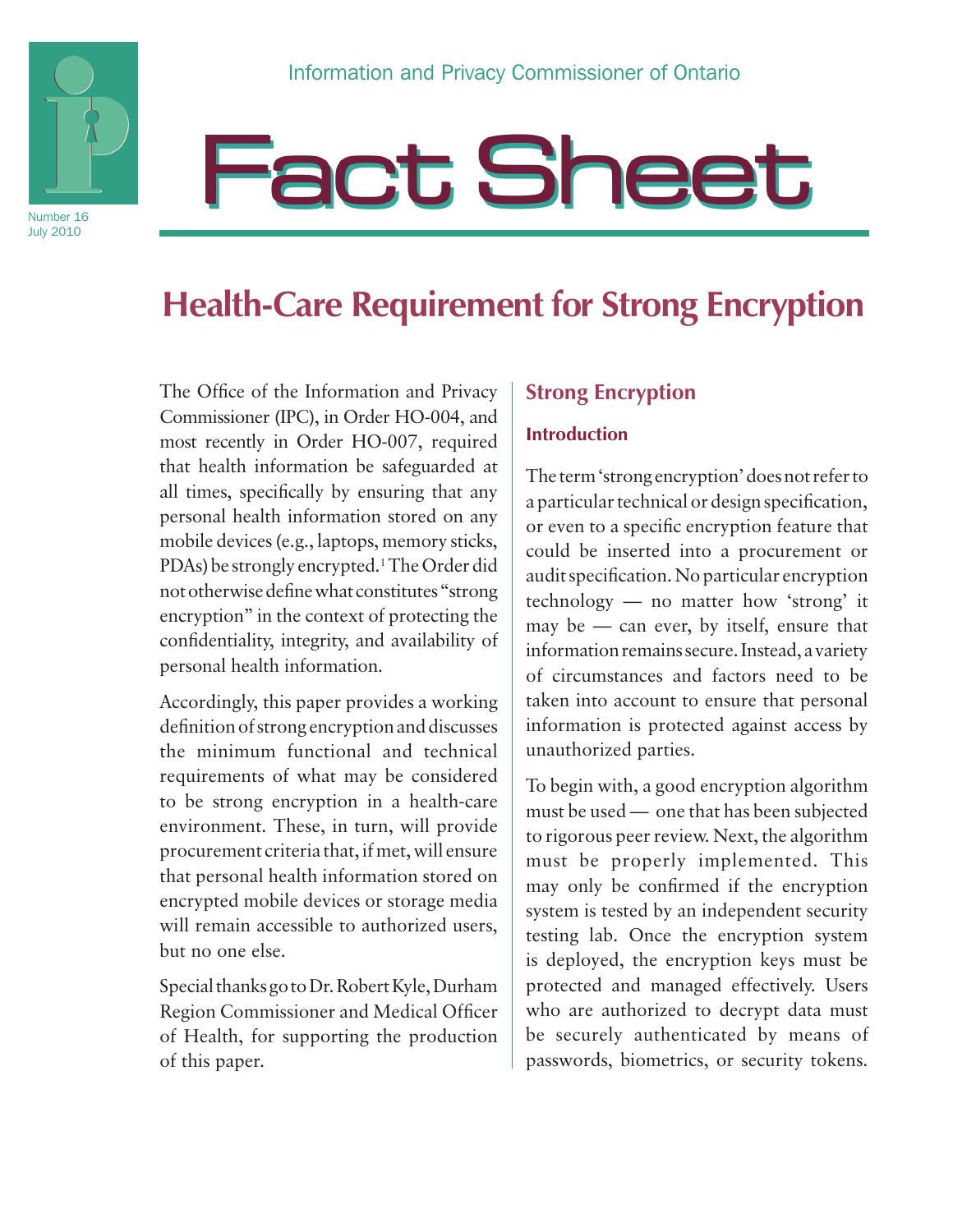

Systems must not leave unencrypted copies of data in web browser caches or on laptop disk drives where they may later be read by an unauthorized third party. Authorized users should be properly registered, trained and equipped. The encryption system's protections should be operational by default, without busy health-care users needing to take special steps to ensure that data remains encrypted. Finally, personal health information must remain available throughout its life cycle, regardless of forgotten passwords or misplaced security tokens.

The above considerations place several requirements on encryption systems that are used to protect the confidentiality of personal health information.

#### **Technical and Functional Requirements**

As explained in detail below, all of the following are technical requirements for strong encryption:

1. **Secure implementation:** The encryption system should have met a minimum standard for the protection of sensitive information. This, in turn, has two components: encryption systems must be designed to meet a minimum standard; and encryption products should be independently validated against standards to ensure that they are designed and implemented properly. As explained below, the most suitable and widely used standard for encryption systems for mobile devices is FIPS 140-2<sup>2</sup> and this standard specifies only a few acceptable algorithms. Strong encryption requires the use of devices or software programs that are FIPS 140-2 certified for use in the way that they are designed to be operated.

- 2. **Secure and managed encryption keys**: Encryption keys must:
	- 2.1 be of a sufficient length (sometimes also called key size and measured in bits) that they effectively resist attempt to break the encryption; and
	- 2.2 remain protected so that they cannot be stolen or disclosed to unauthorized individuals.
- 3. **Secure authentication of users**: Prior to decrypting, authorized users must be securely authenticated (e.g., by means of robust passwords) to ensure that only authorized users can decrypt and access data.
- 4. **No unintended creation of unencrypted data**: No file containing decrypted data should persist as a consequence of a user having accessed encrypted data and viewed or updated it in decrypted form. A copy of the decrypted data must not persist unless an authorized user has intentionally created one.

In addition, the following are functional requirements of encryption systems that protect client privacy while at the same time supporting health-care providers in their ongoing provision of quality health care:

5. **Identified, authorized and trained users**: Health information custodians should be able to determine at any given time which users have access to encrypted information on a given mobile device or on mobile media. This means that users who are authorized to access or update encrypted data need to be individually identified beforehand and given appropriate authentication tokens (e.g., robust passwords), as well as adequate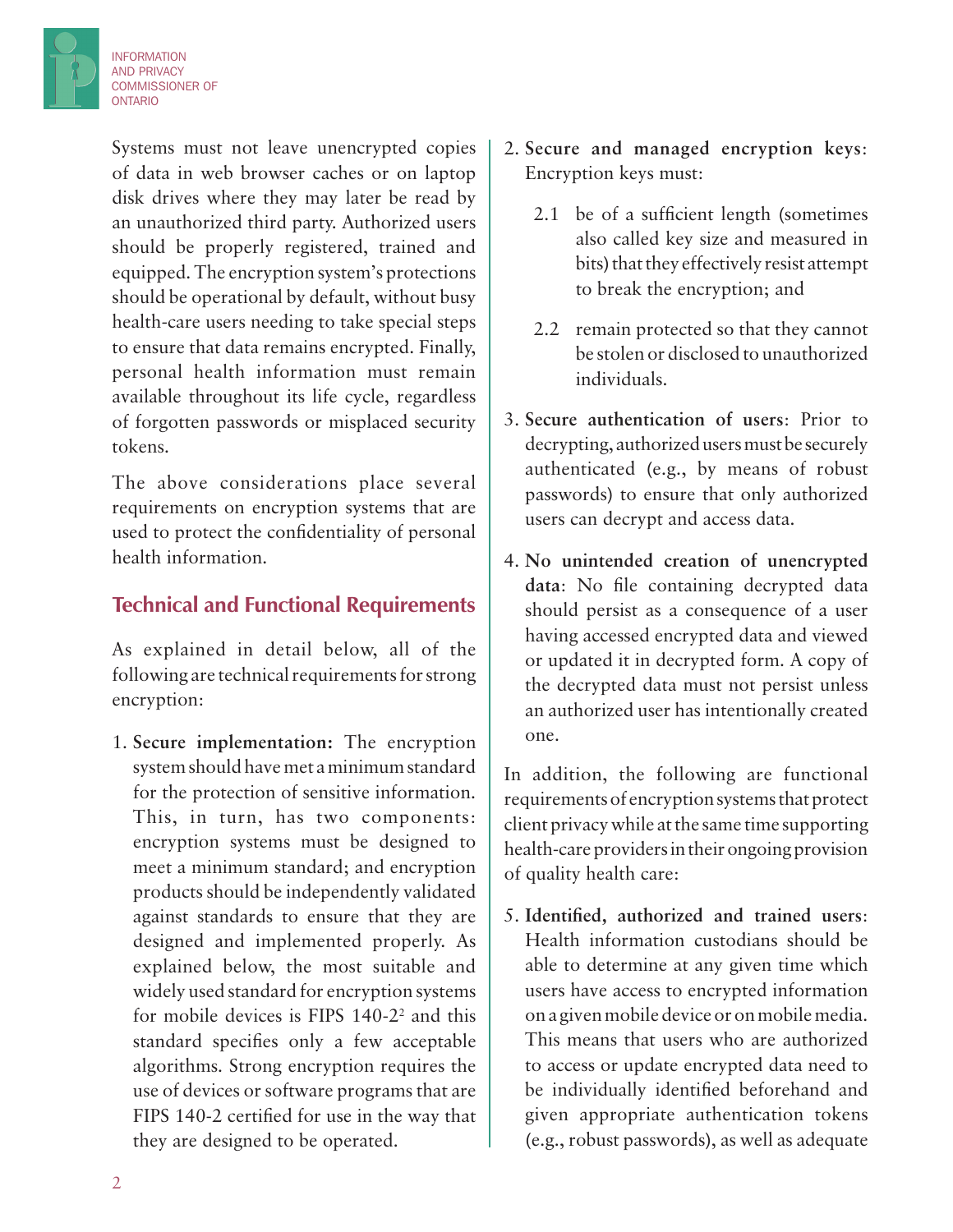

training in how to access and protect the encrypted information.

- 6. **Encryption by default**: Once an encryption system has been installed on a mobile device or to protect mobile media, users should be able to rely on the encryption being in place without having to explicitly activate it to protect data.
- 7. **Availability and information life cycle protection**: There must be a reasonable assurance that encrypted data will remain available (e.g., despite forgotten passwords, staff who are unavailable due to illness or death, etc.). This, in turn, requires centralized management of passwords and other authentication tokens. It also requires that encrypted files or media be capable of being backed up along with other (unencrypted) files during routine backup operations.

All of the above considerations apply when encryption is used to secure the data stored on mobile devices and media such as laptops, cell phones, portable hard drives and memory sticks. They also apply to encryption used as an integral part of secure communications such as virtual private networks, secure email systems, and secure web access. But there is a final functional consideration when entire IT infrastructures are being designed and built:

8. **Threat and Risk Assessment**: IT infrastructures that use security technologies such as encryption should be subjected to a Threat and Risk Assessment prior to live operations (and preferably prior to implementation) to ensure that they work as expected.

Each of the above requirements is explained in more detail below.

#### **1. Secure Implementation**

Encryption technology has evolved rapidly over the last decade, and formerly acceptable encryption algorithms such as the Data Encryption Standard (DES) and Wired Equivalent Privacy (WEP) are now considered much too weak to be relied upon. There are also many examples of proprietary algorithms from vendors that later proved to be flawed. Fortunately, well-respected encryption standards exist that clearly specify which algorithms are acceptable and which vendor products have properly implemented those algorithms.

The most widely used standard for cryptograph models is the (U.S.) Federal Information Processing Standard FIPS 140-2, published by the (U.S.) National Institute for Standards in Technology (NIST). The Cryptographic Module Validation Program (CMVP) validates cryptographic modules to FIPS 140-2 and other cryptography-based standards. The CMVP is a joint effort between NIST and the Communications Security Establishment (CSE) of the Government of Canada. Products that have been validated as conforming to FIPS 140-2 are accepted by the federal agencies of both countries for the protection of sensitive information (United States) or Designated Information (Canada). Vendors of cryptographic modules use independent, accredited testing laboratories to have their modules tested. The CSE accredits such laboratories in Canada.

In addition to accreditation, FIPS 140-2 specifies an essential component of any encryption system: suitable encryption algorithms. FIPS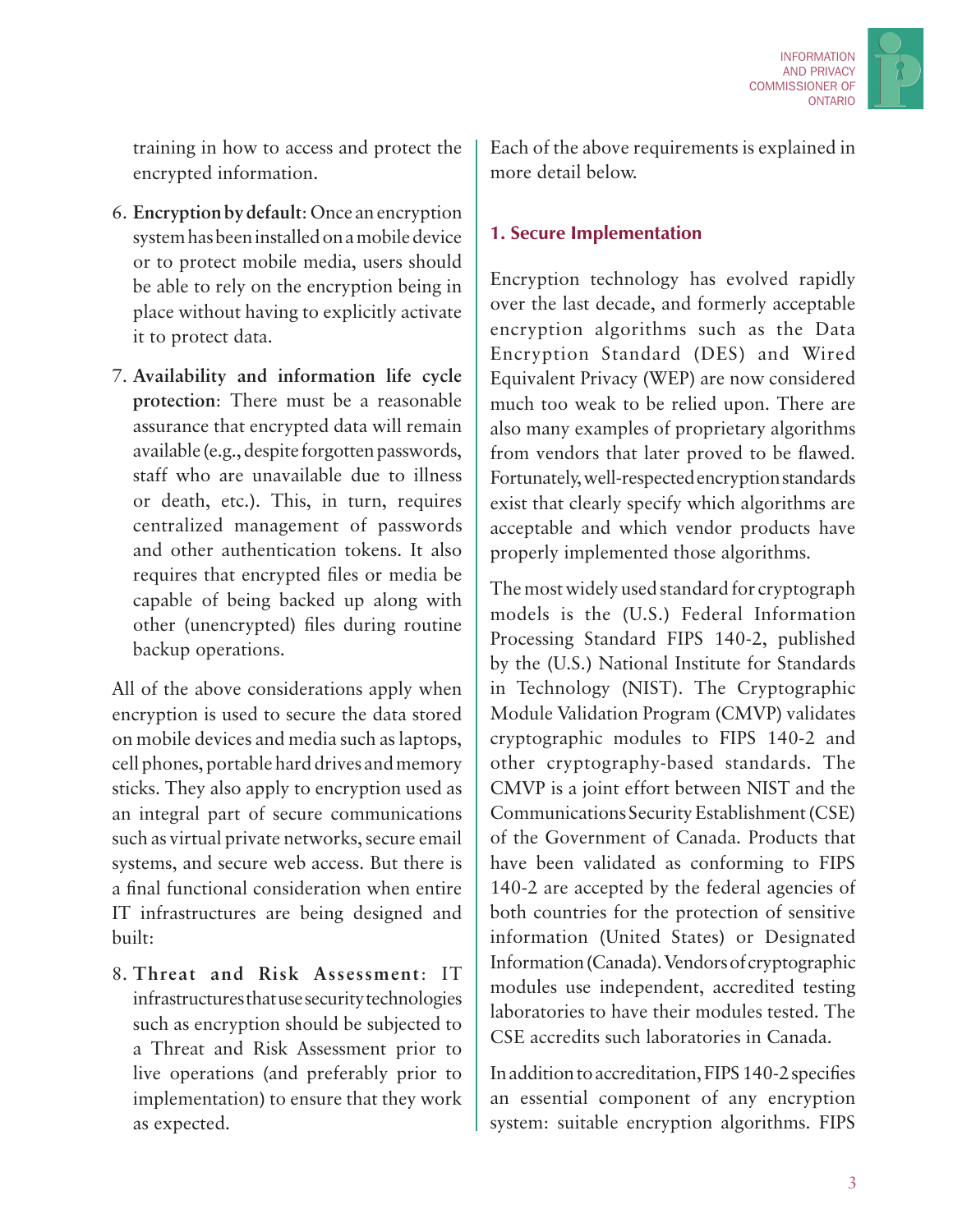INFORMATION AND PRIVACY COMMISSIONER OF **ONTARIO** 

> 140-2 Annex A lists the approved encryption algorithms that can be used. Of the three that are currently approved, only two are in widespread use in mobile device encryption: the Advanced Encryption Standard (AES), and the Triple-DES encryption algorithm.<sup>3</sup> Either one is acceptable for use in FIPS 140-2 validated encryption solutions.

#### **2. Secure Encryption Keys**

AES supports key lengths of 128 bits, 192 bits, and 256 bits, and all are currently considered secure for routine use. As a practical matter, key lengths (sometimes also referred to as key sizes) for AES of 128 bits may not be sufficiently secure for the long-term storage of sensitive information, especially if the encrypted information is being archived for many years. Triple-DES supports a key length of 112 and 168 bits. Triple-DES keys of 112 bits are also no longer typically used for storage of sensitive information.

Encryption keys are best kept secured inside a hardware device with dedicated cryptographic support, such as a USB stick, smart card, or laptop with a crypto-module installed. In the absence of hardware protection, the keys must be protected by software modules that store the keys in encrypted format and only provide access to an authorized crypto-program that in turn can only be activated by users who are successfully authenticated.

#### **3. Secure Authentication of Users**

A variety of means is provided by commercially available encryption systems for remote media and devices. These include strong passwords (a mixture of alphabetic characters, special

characters, and digits of at least eight characters in length), biometric fingerprint readers (in the case of mobile devices and USB memory sticks), and USB fobs (in the case of mobile devices such as laptops). Whatever authentication method is chosen, it must be able to securely defeat attempts by unauthorized users to impersonate authorized users.

#### **4. No Unintended Creation of Unencrypted Data**

A copy of the decrypted data must not exist unless an authorized user has intentionally created one. Poorly designed encryption systems may leave temporary file copies of encrypted data in unencrypted form on the disks of mobile devices such as laptops. This can happen, for example, where the encryption product vendor has failed to take account of events, such as a power interruption, to a laptop. Poor design can also plague web-based systems that allow browsers to cache unencrypted copies of data that were otherwise securely delivered to the user via SSL (Secure Sockets Layer). See the discussion below on Threat and Risk Assessment.

#### **5. Identified, Authorized and Trained Users**

It is not usually sufficient in health care to merely authenticate users; e.g., by giving all users the same password. Otherwise, the dismissal of a single staff member would require that dozens, perhaps hundreds, of other users would need new passwords. Moreover, if users shared passwords it would not generally be possible for health information custodians to be able to say with any assurance which users had accessed a given file or database. Users who are authorized to access or update encrypted data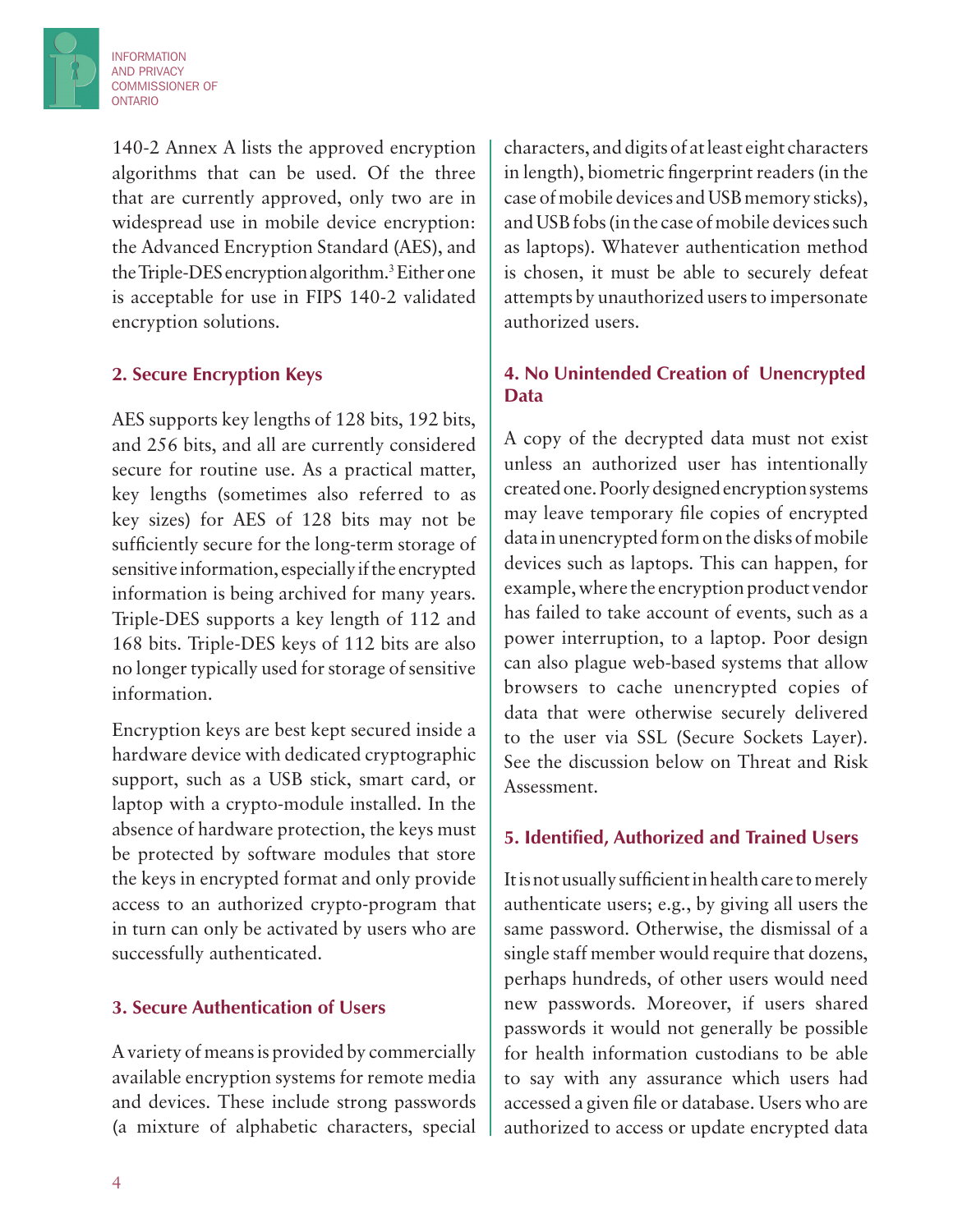

need to be individually identified beforehand and given unique user names and appropriate authentication tokens (e.g., robust passwords). Whatever access control system is used to track users and equip them with user IDs, the system must work seamlessly with the chosen encryption system.

Finally, only users who are adequately trained can be relied upon to gain access to encrypted data when it is needed and to protect its confidentiality throughout its use.

#### **6. Encryption by Default**

Busy health-care providers cannot be expected to check an encrypted data file every time they view the data or update it to ensure that the encryption system is still working, and that the data remains encrypted. Once set up, the encryption system must reliably continue to protect encrypted data without ongoing configuration and testing by users who use the system to view or update the data.

#### **7. Availability and Life Cycle Protection**

Personal health information used in the provision of health-care must be accessible round-the-clock and hence encryption systems must be able to make data available whenever it is needed. If an encryption system renders data permanently unreadable when a user becomes unavailable (e.g., through death, illness, or other calamity), or when a user merely forgets his/her password, then that encryption system is unsuitable for deployment in a health-care environment. Fortunately, a variety of products exist from well-known vendors that provide centralized management features that allow

master passwords, remote password resets, and other features to facilitate the deployment and management of a large number of mobile devices or media without fearing loss of data.

In a similar vein, encryption systems must either facilitate the backup of encrypted data files, or at least not impede backup systems already in place, so as to ensure that copies of encrypted data files are securely backed up on a regularly scheduled basis.

#### **8. Threat and Risk Assessment**

Encryption must be commensurate with, and responsive to, known threats and risks: loss or theft of a portable device, staff carelessness or lack of training, malice, hackers, and many others. If organizations building IT infrastructures cannot articulate and weigh the threats and risks to their data holdings in a methodical, objective and credible manner, then they will never know whether they have deployed encryption properly. The best method for ensuring that an encryption technology is properly deployed within a larger IT infrastructure is to carry out a Threat and Risk Assessment (TRA). Fortunately, there is a widely used and well-respected methodology for performing TRAs that was jointly created by the Canadian Communications Security Establishment (CSE) and the RCMP and is available at www.cse-cst.gc.ca/its-sti/ publications/tra-emr/index-eng.html.

In Ontario, health information network providers are required to perform a Threat and Risk Assessment by provisions of the *Personal Health Information Protection Act,*  (*PHIPA*) and its regulations.<sup>4</sup>